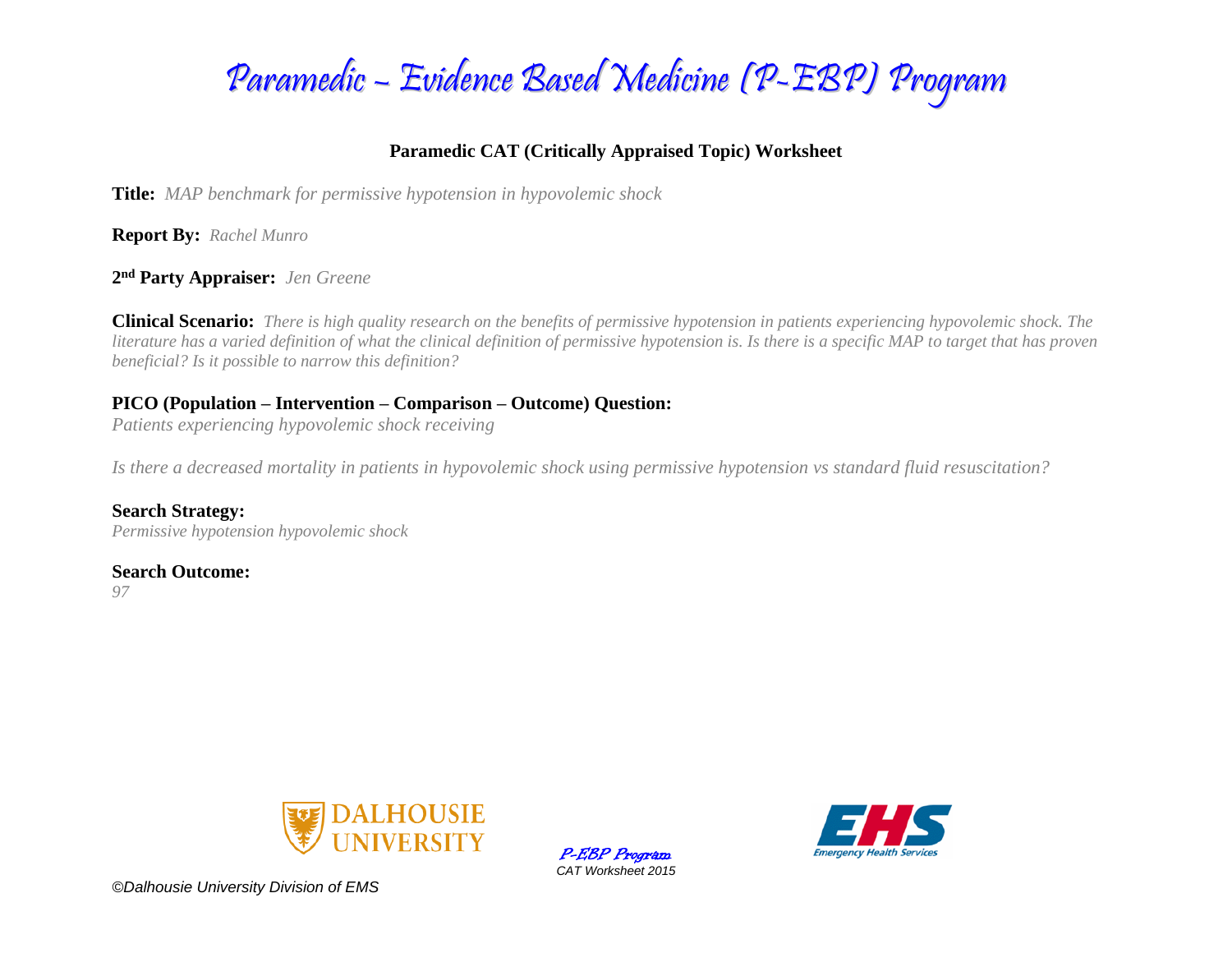# Paramedic – Evidence Based Medicine (P-EBP) Program

| <b>Relevant Papers:</b>       |                                                                                                                                                       |                                   |                                                                                             |                                                                                                                                                                           |                                                                                                                                                                                                                                                                                                                                                                                                                                                |  |
|-------------------------------|-------------------------------------------------------------------------------------------------------------------------------------------------------|-----------------------------------|---------------------------------------------------------------------------------------------|---------------------------------------------------------------------------------------------------------------------------------------------------------------------------|------------------------------------------------------------------------------------------------------------------------------------------------------------------------------------------------------------------------------------------------------------------------------------------------------------------------------------------------------------------------------------------------------------------------------------------------|--|
| <b>AUTHOR, DATE</b>           | POPULATION:<br><b>SAMPLE</b><br><b>CHARACTERISTICS</b>                                                                                                | <b>DESIGN (LOE)</b>               | <b>OUTCOMES</b>                                                                             | <b>RESULTS</b>                                                                                                                                                            | STRENGTHS/<br><b>WEAKNESSES</b>                                                                                                                                                                                                                                                                                                                                                                                                                |  |
| Owattanpanich N. et al., 2018 | Meta-analysis of 30 RCT's<br>comparing permissive<br>hypotension and standard<br>fluid resuscitation in patients<br>experiencing hypovolemic<br>shock | Meta-analysis of<br>RCT's. LOE: 1 | Primary: mortality<br>Secondary: ARDS, AKI,<br>and multi-organ<br>disfunction               | Primary: RR 0.50; 95% CI:<br>$0.40 - 0.61$<br>No increase in secondary<br>outcomes with permissive<br>hypotension patients.                                               | Publication bias noted but<br>adjusted for.<br>The use of risk ratio as<br>opposed to odds ratio.<br>More challenging to<br>interpret and can be<br>positively misconstrued<br>(based on my minimal<br>research)<br>Meta-analysis conducted<br>using a variety of<br>reputable databases.<br>Massive sample size.<br>RCT's taken from varying<br>regions.<br>Variance in definition of<br>permissive hypotension<br>and standard resuscitation |  |
| Tran et al., 2018             | Meta-analysis of 5 RCT's<br>comparing permissive<br>hypotension and standard<br>fluid resuscitation in patients<br>experiencing hypovolemic<br>shock  | Meta-analysis of<br>RCT's. LOE: 1 | Primary: 30-day mortality<br>Secondary: PRBC use,<br>coagulopathy, sepsis, renal<br>failure | Primary: 30% decrease in<br>mortality? OR 0.70; CI 95%:<br>$0.53 - 0.92$<br>Secondary: Marked decrease in<br>PRBC and fluid use in<br>permissive hypotension<br>patients. | Only 1/5 RCT's included<br>was statistically<br>significant on its own.<br>Statistical significance<br>with meta-analysis of $5$<br>studies.<br>Meta-analysis of articles<br>with different primary<br>outcomes.                                                                                                                                                                                                                               |  |



P-EBP Program *CAT Worksheet 2015*



*©Dalhousie University Division of EMS*